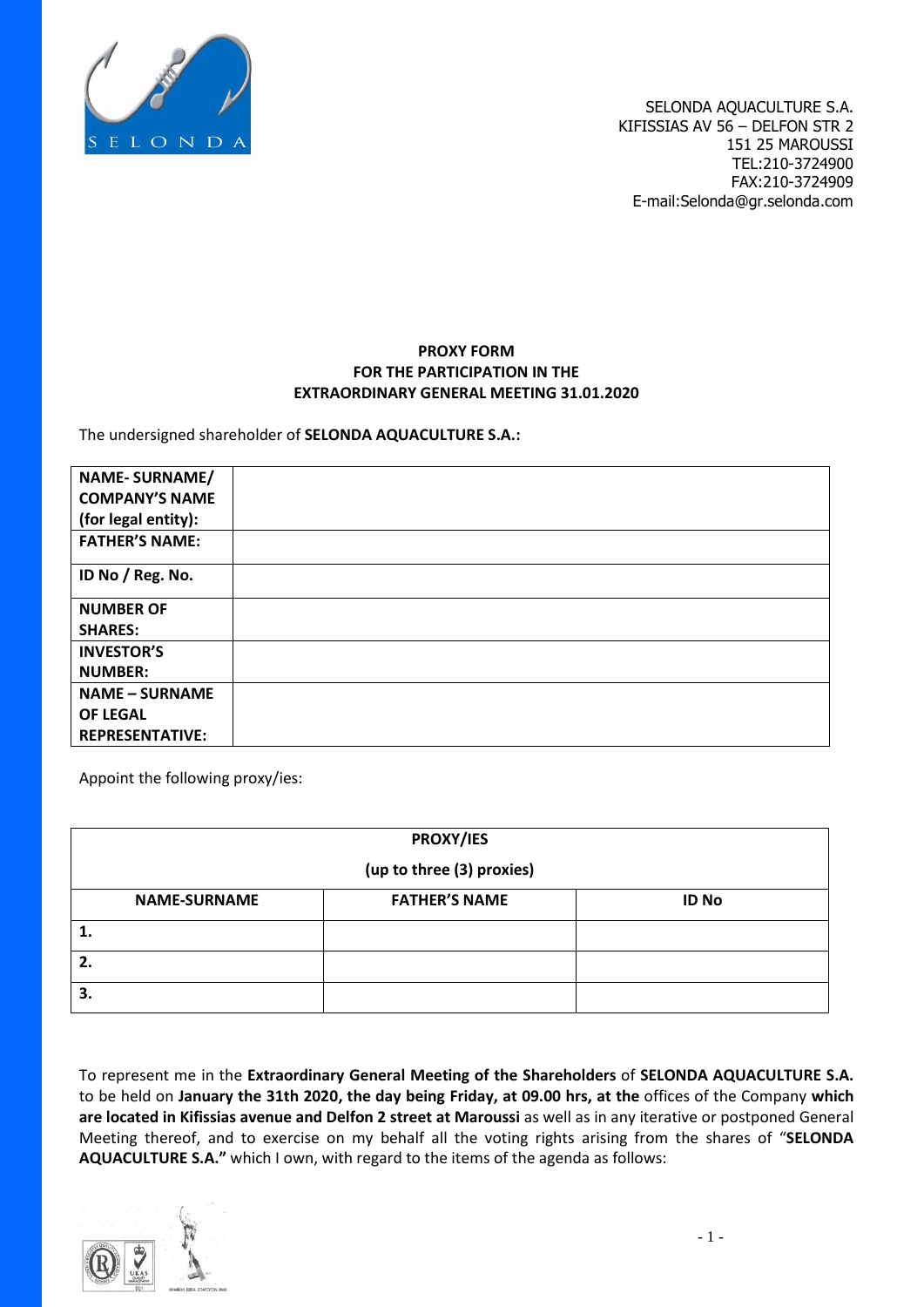

| <b>ITEMS</b>                                        | <b>FOR</b> | <b>AGAINST</b> | <b>ABSTENTION</b> | <b>AT ABSOLUTE</b><br><b>DISCRETION</b> |
|-----------------------------------------------------|------------|----------------|-------------------|-----------------------------------------|
|                                                     |            |                |                   |                                         |
| Item 1: Submission and Approval: a)                 |            |                |                   |                                         |
| of the 09.12.2019 Draft Contract                    |            |                |                   |                                         |
| Breakdown of the "Selonda                           |            |                |                   |                                         |
| Aquaculture S.A." by separating                     |            |                |                   |                                         |
| branches with the establishment of                  |            |                |                   |                                         |
| new companies pursuant to Article                   |            |                |                   |                                         |
| 57 of Law 4601/2019 and Law                         |            |                |                   |                                         |
| 4548/2018, b) of the explanatory                    |            |                |                   |                                         |
| report of the BoD, (c) the reports of               |            |                |                   |                                         |
| the statutory auditors, that include                |            |                |                   |                                         |
| the assessment of the branches                      |            |                |                   |                                         |
| according to article 17 of Law                      |            |                |                   |                                         |
| 4548/2018 and the examination of                    |            |                |                   |                                         |
| the terms of the draft contract                     |            |                |                   |                                         |
| according to article 10 of Law                      |            |                |                   |                                         |
| 4601/2019.                                          |            |                |                   |                                         |
| Item 2: Approval of the Separation                  |            |                |                   |                                         |
| of the Company by Separation of                     |            |                |                   |                                         |
| <b>Branches</b><br>by<br>Establishing<br><b>New</b> |            |                |                   |                                         |
| accordance<br>Companies in<br>with                  |            |                |                   |                                         |
| article 57 par.3 of Law 4601/2019                   |            |                |                   |                                         |
| of<br>and<br>the<br>provisions<br>Law               |            |                |                   |                                         |
| 4548/2018, as in force.                             |            |                |                   |                                         |
| Item 3: Appointment of a                            |            |                |                   |                                         |
| representative of the Company to                    |            |                |                   |                                         |
| sign before the notary of the act of                |            |                |                   |                                         |
| separation and establishment of the                 |            |                |                   |                                         |
| two companies.                                      |            |                |                   |                                         |
|                                                     |            |                |                   |                                         |
| Item 4: Approval of the Company's                   |            |                |                   |                                         |
| remuneration policy according to                    |            |                |                   |                                         |
| articles 109 to 112 of Law                          |            |                |                   |                                         |
| 4548/2018.                                          |            |                |                   |                                         |

……………………………………………………………………………………………………………………………………………………………………………

………………………………………………....................................................................................

Please mark your vote by an  $\sqrt{ }$ or Other (to be sufficiently described)

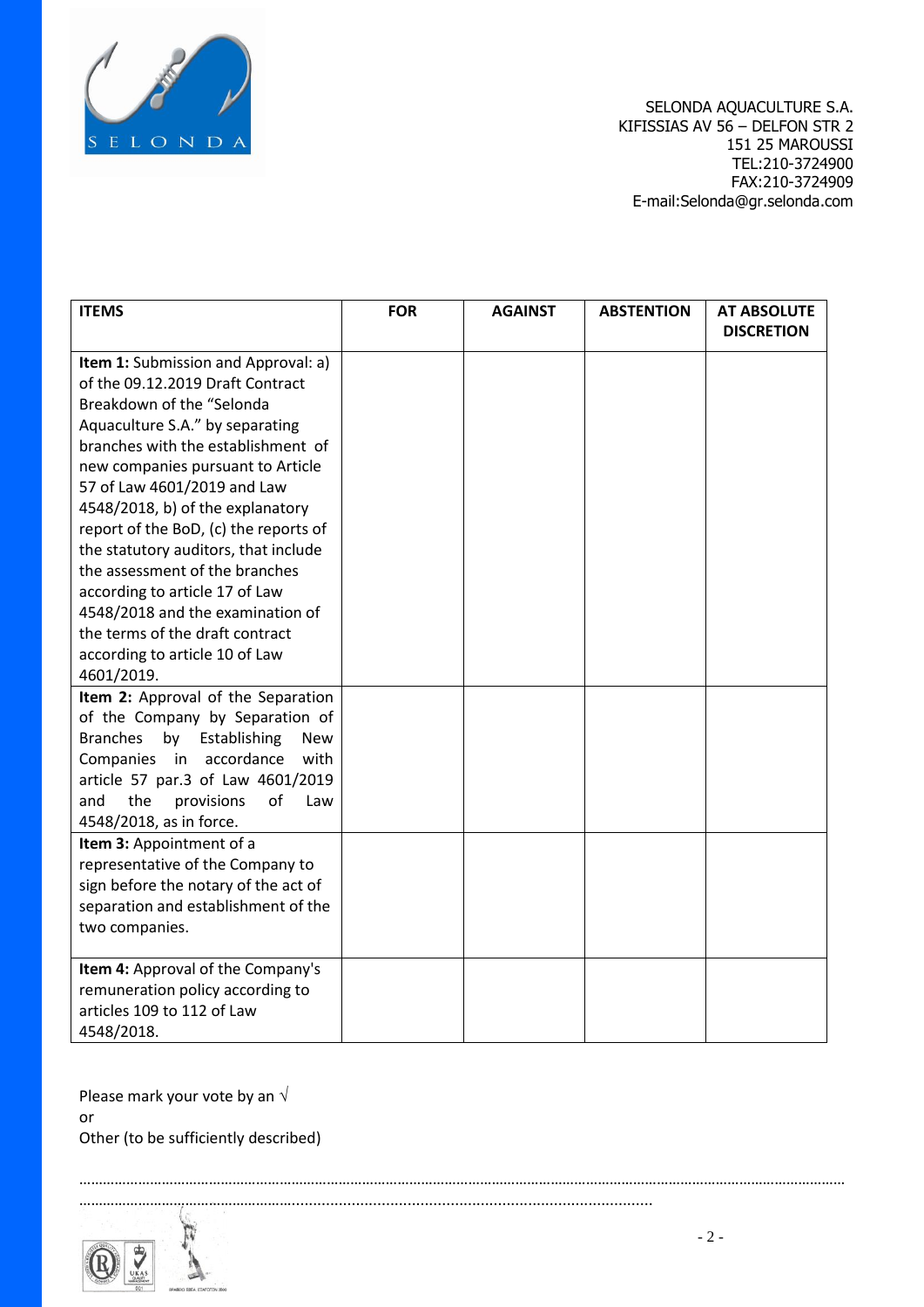

(The shareholder who will opt to vote through proxy voting, letting the proxy to vote according to his own free judgment, should examine whether he is obliged to notify this authorization pursuant to Law 3556/2007).

I would like to inform you that I have already informed the Proxy/ies regarding the obligation of notification pursuant to article 128 par. 5 of Law 4548/2018.

## **Voting rules if there are more than one (1) Proxies**

In case of appointment of more than one Proxies the following occur:

All Proxies act jointly

Each Proxy act separately

If more than one Proxies attend the General Meeting, all Proxies act jointly

Please mark your vote by an  $\sqrt{ }$ 

or

Other (to be sufficiently described)

……………………………………………………………………………………………………………………………………………………………………………

………………………………………………....................................................................................

The present does not stand if I notify the Company, at least forty eight (48) hours prior to the General Meeting, of a written revocation of the present proxy.

## …./01/2020

The authorizing Shareholder

[signature & seal (for legal entity)]

**Please send the present proxy form to the Company's Investors' Relations Department, at 56 Kifissias Avenue and Delphon Street, Maroussi 151 25, Athens (to the attention of Mr Kosmas Alexandris, tel. 210 37 24 900).**